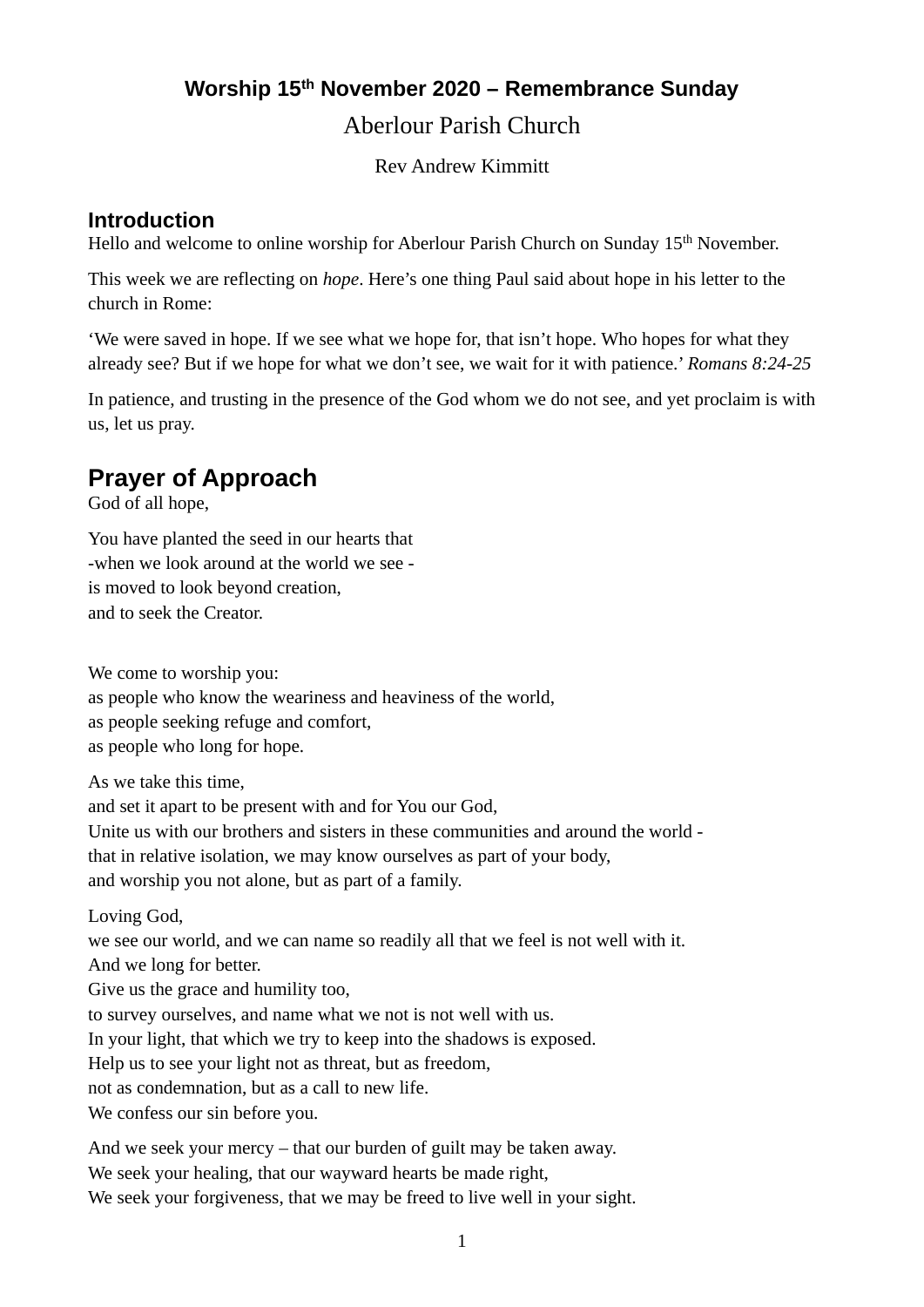Saving God, you have promised us grace, may we know the certainty of your saving love.

Love which was born, lived, died, and rose again in Jesus Christ, who taught us how to pray, and whose words we say together:

Our Father who art in heaven, hallowed be thy name, thy kingdom come, thy will be done on earth as it is in heaven. Give us this day our daily bread, and forgive us our debts as we forgive our debtors. Lead us not into temptation, but deliver us from evil, for thine is the kingdom, the power and glory forever, Amen.

### **Reading**

Matt 15:21-28

Jesus left that place and went away to the district of Tyre and Sidon. <sup>22</sup> Just then a Canaanite woman from that region came out and started shouting, "Have mercy on me, Lord, Son of David; my daughter is tormented by a demon." <sup>23</sup> But he did not answer her at all. And his disciples came and urged him, saying, "Send her away, for she keeps shouting after us." <sup>24</sup> He answered, "I was sent only to the lost sheep of the house of Israel." <sup>25</sup> But she came and knelt before him, saying, "Lord, help me." <sup>26</sup> He answered, "It is not fair to take the children's food and throw it to the dogs." <sup>27</sup> She said, "Yes, Lord, yet even the dogs eat the crumbs that fall from their masters' table." <sup>28</sup> Then Jesus answered her, "Woman, great is your faith! Let it be done for you as you wish." And her daughter was healed instantly.

### **Voice of the woman**



17th Century etching by P. del Po after Annibale Carracci. Credit: Wellcome Collection. (CC BY 4.0)

Some call me strong willed; others call me outspoken. And as with too many women like me  $-$  who have a tongue in their head and use it - most call me much worse than that.

The thing is, my daughter is not well.

It seems to have come from nowhere, but now she is at her wits end, tormented and anguished. Day and night, she struggles to find her right mind.

She says things that don't sound like her; she does things that are so out-of-character; and I can see it alarming her, even more than it worries me.

I know in your day, there are dictionaries full of terms that might describe my daughter's condition; medical textbooks that would describe symptoms and conditions and treatments, and talking of mental health. I know in your day, there is increasing understanding of people who suffer like my daughter.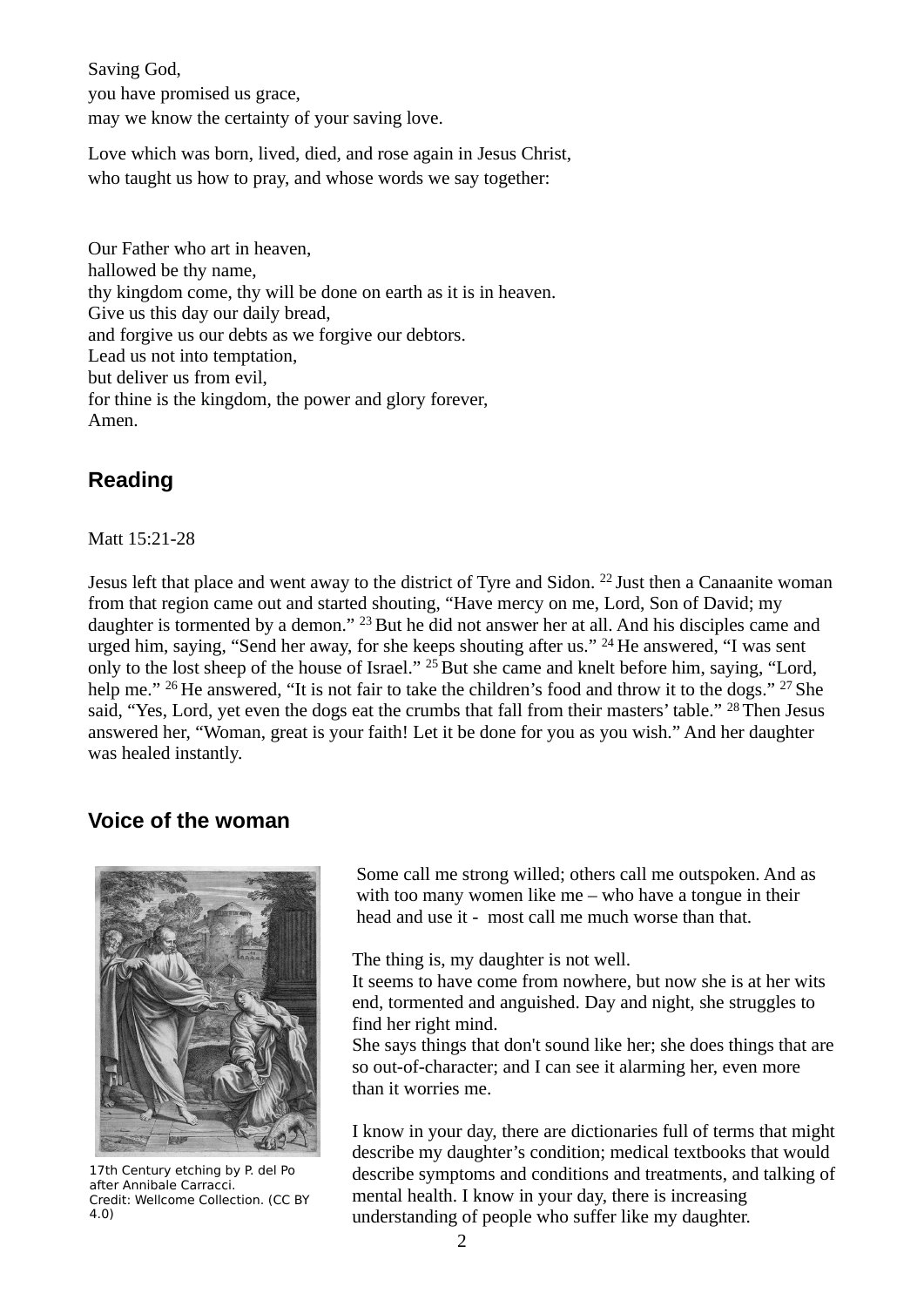Those are not the words of my time, and who knows what words one of your psychiatrist healers might use for her? What I do know is the stigma and the social shunning we've experienced because my daughter has been deemed at the mercy of a tormenting demon.

She's been like this for some time now. It's getting so that I find it hard to recognise the child I once knew so well, it's getting so that I start to wonder where the child I brought into the world has gone.

I try to soothe her: I stroke her hair, and speak calm when I feel anything but – and I look in her eyes, and wonder about what it is she sees, how she sees the world that it alarms her so.

They told me a healer was nearby, come from Israel. I regularly visited the local healers for my daughter – they promise so much yet I can't see any benefit.

But anything - anything- if it might help her.

So I go and find him. He's surrounded by a throng of men. A mix of older and very young – all hanging on his words. Their faces show they don't have the beginnings of truly understanding what he's saying, but they want to.

And I tell him, about my daughter. And he ignored me So I tell him again And again

It's embarrassing. I can hear myself pleading to this stranger. But, away from my daughter, not today needing to be the strong one or the calm one, I can hear desperation putting out of me. I think I'm screaming by the time he answers me: "Lord, help me!"

…

*"I was sent only to the lost sheep of the house of Israel. It is not fair to take the children's food and throw it to the dogs."*

It wouldn't be fair?! The dogs?!

Some healer this! Some prophet of love and peace! Just another arrogant man, who thinks he's too good to spend time on me.

If I had any pride left, I should have spat a goodbye and turned on my heel.

But there is no hope for her if I do that.

So I pause. I take a beat to hear the insult he'd thrown at me. And I see the gap. This oh-so-clever teacher healer was about to be exposed by his own words. "Yes, Lord, yet even the dogs eat the crumbs that fall from their masters' table."

There is a beat of a pause.

*"Woman, great is your faith! Let it be done for you as you wish."*

….

I don't know if it was 'great faith', or simply desperation.

I do know that when you love like the way I love my daughter, you don't give up.

Hope demands it.

Hope fuels it.

And through all despair, desperation, and humiliation: hope triumphs.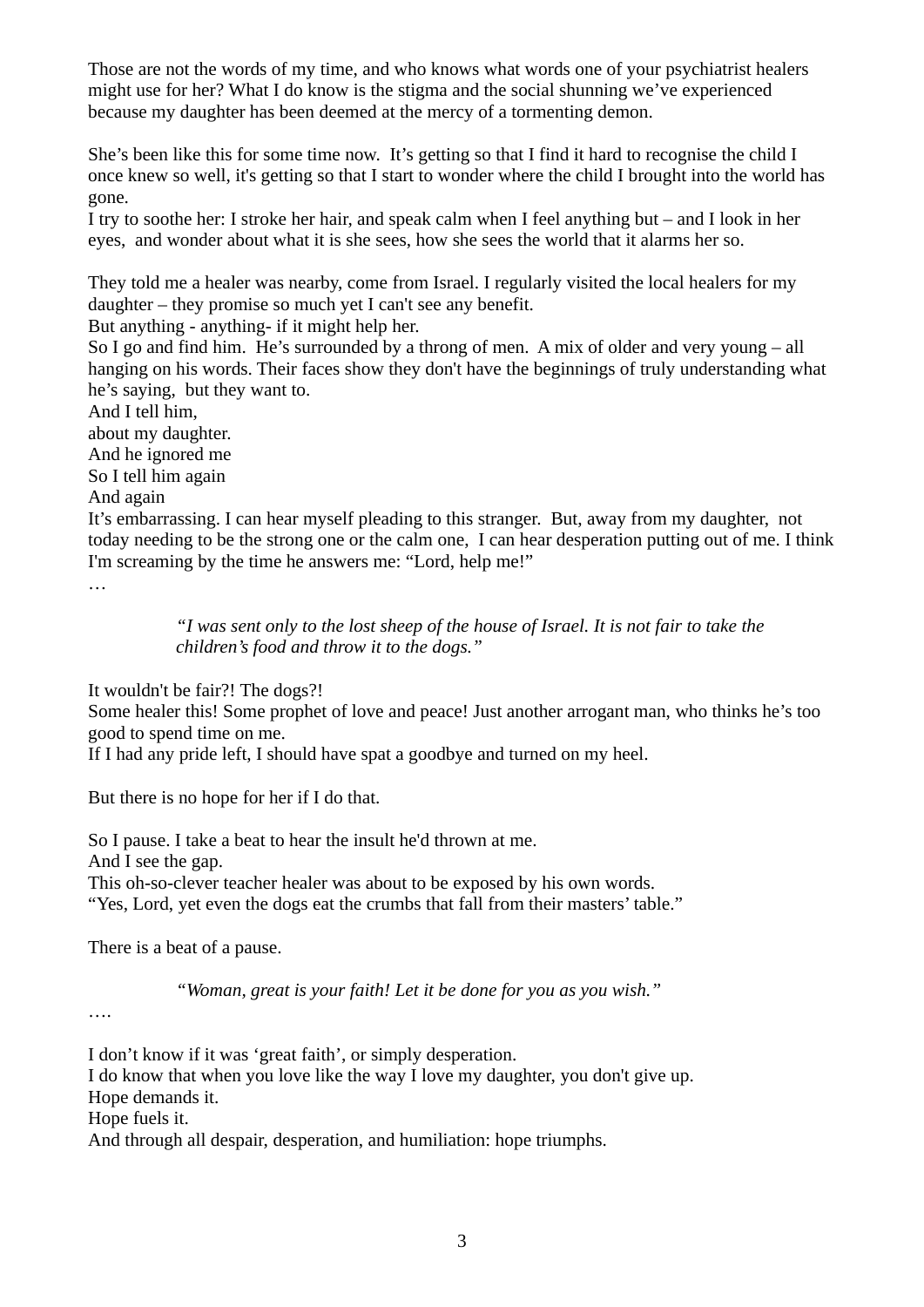# **Reflection**

It has been a long time since I've been an even semi-interested fan of football. Perhaps that's because there are only so many seasons of following Stirling Albion a child can take before it all becomes too much. Perhaps it's because I took for granted -naive 8yr old I was- that Scotland would always play in World Cups and European Finals, able to mix with and nearly overcome Brazil. Perhaps it's because in my teenage years the sport with the oval-shaped ball came along, and had more use for my bulky frame. Whichever, it had been a while since I'd watched a full football match, but this week I watched and rejoiced with the rest of the nation as Scotland qualified for Euro 2020, to be played in 2021!

I have to say, I did however feel a pinch of guilt. I had given up, and moved on for many years. Mine was a fair-weather celebration. I have friends who have travelled around Europe to see Scotland try to do what they did this week, and who for over twenty years, were left only with sorrow, 'glorious defeat' and "maybe next time." For them, I can only imagine the joy. And they deserve it. Because their steadfastness capture something of the character of *true* hope.

It takes a certain madness to keep going, keep supporting in the trouble times – not for nothing was Barack Obama's pre-presidential bestselling book titled 'The Audacity of Hope'. Hope does require audacity.

And relative to the rest of the year, this has been hopeful week: a vaccine appears to be on the horizon that might be the beginning of the start of the return to a life without coronavirus.

But: true hope is not so much seeing the light at end of the tunnel, as hope is that which pushes us through the steps taken in darkness.

Hope is central to our faith. The bible names it alongside love and faith as lasting forever. Nothing that is born of true hope is wasted, and a life without hope is an impoverished life indeed.

There are two misthinkings of hope, misunderstandings that skew our view of hope into unhelpful territory:

1) The first is when hope is confused with optimism. Optimism is a choice to view something favourably; it is the decision to think of the good as more likely than not to come through. Optimism chases after good odds, and places its bets on them. Hope isn't about chance, or whether something will materialise or not. It isn't a choice to view something as favourable (when it may or may not be). The problem with mistaking hope for optimism, is that when the good doesn't come through, when bad things happen, optimism vanishes, and it appears hope is gone. But hope, we know, is never absent.

Hope is the deep rooted conviction that ultimately all will be well. Hope speaks in terms of certain good, even when situations are dire, and helpless. Hope is unscathed by defeat or setback, because hope's victory doesn't depend on the outcome of *one* thing – hope is bound up in the end of all things. In Christian terms, the end of all things, in which the love of Christ reigns supreme.

2) The second misunderstanding launches off from exactly that point. That in the end, everything will be alright. God has got it in hand. No need to worry. It is a Bob Marley philosophy: "Don't worry, be happy, coz every little thing's gonna be alright" – some time, in the end. When all is said and done. The problem here is that the troubles and woes of today are minimised as if they're not important. The answer to any strife we might encounter is to just 'wait it out', be passive and patient. I've heard this view of hope called: 'pie in the sky after we die'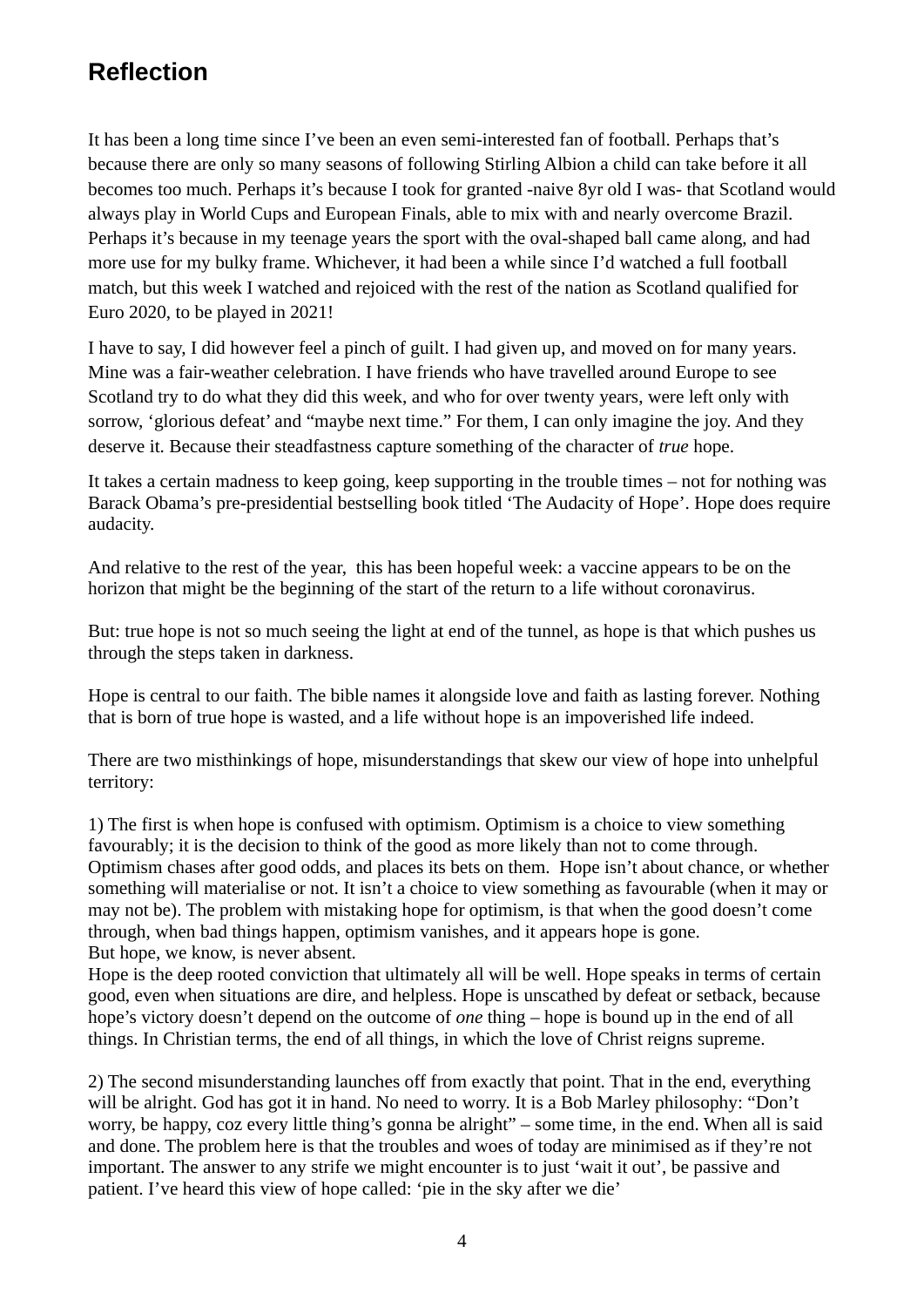Hope does not let us stand back and wait. Hope calls us to action, and demands our involvement in seeking the good.

True hope shares some qualities of these two misunderstandings. Like optimism, hope does look for a good outcome; and while true hope is rooted in 'it'll be alright in the end'; the problem both of these tend towards a passivity, a wait and see.

True hope also goes to work. True how doesn't accept things as they are. True hope states the case. Like the woman who sought healing for her daughter.

The woman who, even in the face of criticism and denial from Jesus, finds a way.

Jesus tells her she has great faith.

But I add to that she had great hope. Of course, faith hope and love are often found together. And this episode springs from tremendous love – of daughter and God.

For us, unlike with the woman, not every action of hope has a happy ending.

But that doesn't mean hope has failed.

It certainly doesn't mean faith or love has failed. Sometimes, in the face of disappointment or pain we are tempted to think: 'If only I'd had more faith, it wouldn't be this way'; 'If only I'd loved better, things would not be how they are…'

No our pain stems not from the failure of faith, nor love, nor hope.

It means we live in a world where hope is necessary. And it means understanding that some of the most courageous hope of all is when we are broken, shattered, exhausted, and yet still keep going: trudging one for in front of the other; dragged along by those who love us; carried by the Christ who turned a death-march to Golgotha into a path towards life, and life in all fullness.

When we see a light at the end of the tunnel, that is not hope. Hope is what got us far enough through the tunnel to see it in the first place. Hope was in the tired, weary, dark steps towards the unknown.

So I invite us to ask ourselves today:

Where do we need hope?

Where in our lives are we tired and broken and clinging exhausted on? Where has optimism dried up, but the will for the good remains?

God give you strength today to kindle the survival-fire of hope.

And where is our commitment to action, in hope?

What are we willing to do towards hopeful living, to being-the-change-we-want-to-see in the world?

God give you strength to be light for others.

And where is our trust? What is our hope rooted in?

Let it be in the Christ who has already overcome, in whom love's victory is manifest, and in whom all life finds its fulfilment.

Amen.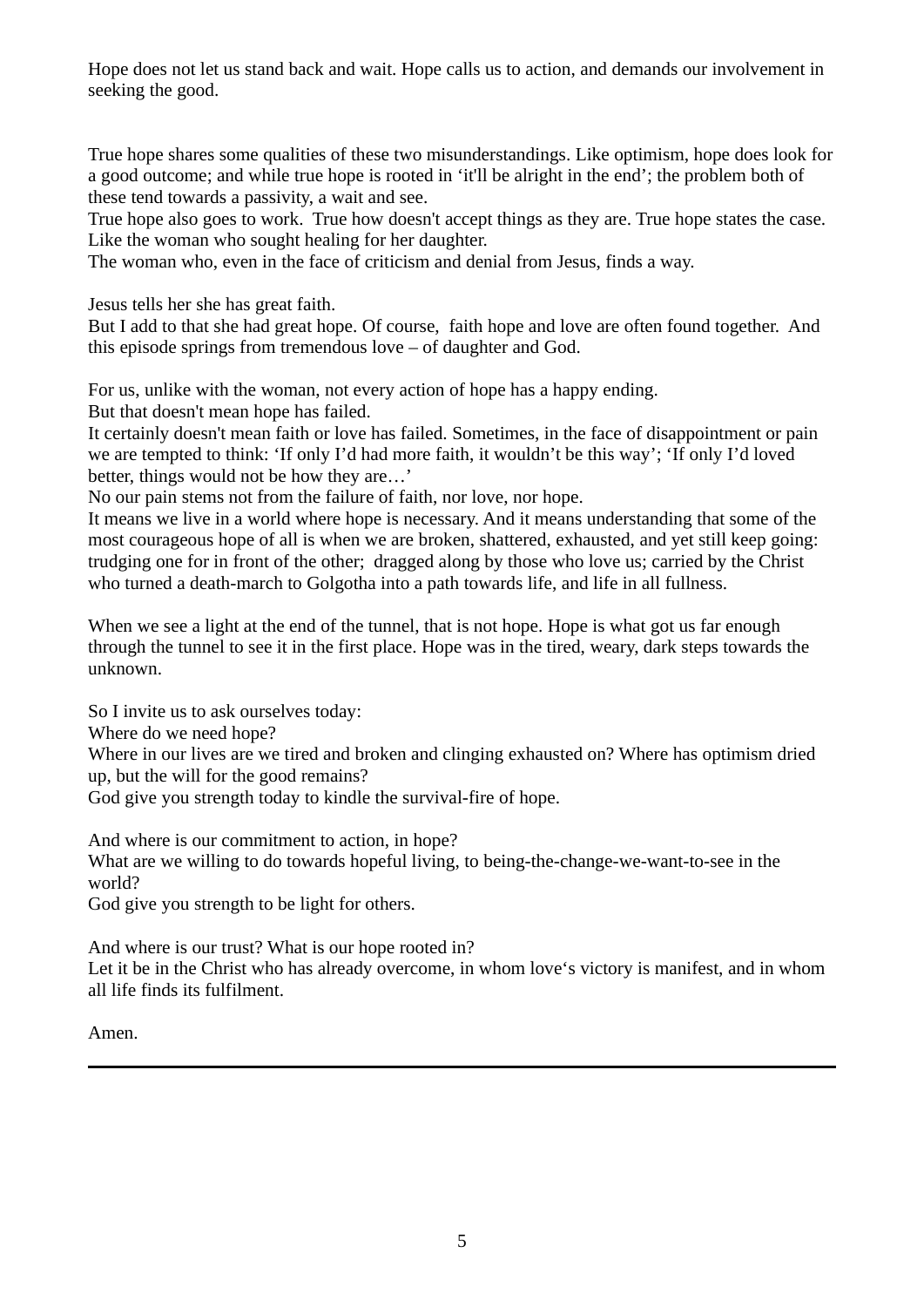### **Hymn -** *Fresh as The Morning*

*Chorus*

**Fresh as the morning Sure as the sunrise God always faithful You do not change**

1. God of the Bible God in the Gospel Hope seen in Jesus Hope yet to come You are our centre Daylight or darkness Freedom or prison You are our home

2. God in our struggles God in our hunger Suffering with us Taking our part Still You empower us Mothering Spirit Feeding sustaining From Your own heart

3. Those without status Those who are nothing You have made royal Gifted with rights Chosen as partners Midwives of justice Birthing new systems Lighting new lights

4. Not by Your finger Not by Your anger Will our world order Change in a day But by Your people Fearless and faithful Small paper lanterns Lighting the way

5. Hope we must carry Shining and certain Through all our turmoil Terror and loss Bonding us gladly One to the other Till our world changes Facing the cross

Shirley Erena Murray

© 1996 Murray, Shirley Erena (Admin. by Hope Publishing Company)

CCLI Licence No. 649173

### **Prayer**

God of faith, hope and love,

We remember that you are the God of all – the joyful, the busy, the questioning and the grieving. We remember that you are, above all, the God of the suffering, those who cling by a thread to your love. Those who need true hope.

With them, we dare to ask you why? Why the suffering? Why the pain?

And where is the justice?

Today, we are bewildered by the difficulties of the world. We see suffering and pain: at home, in our street and city, in this country, and across the world, we ask why so many should suffer? And we pray for justice to be done